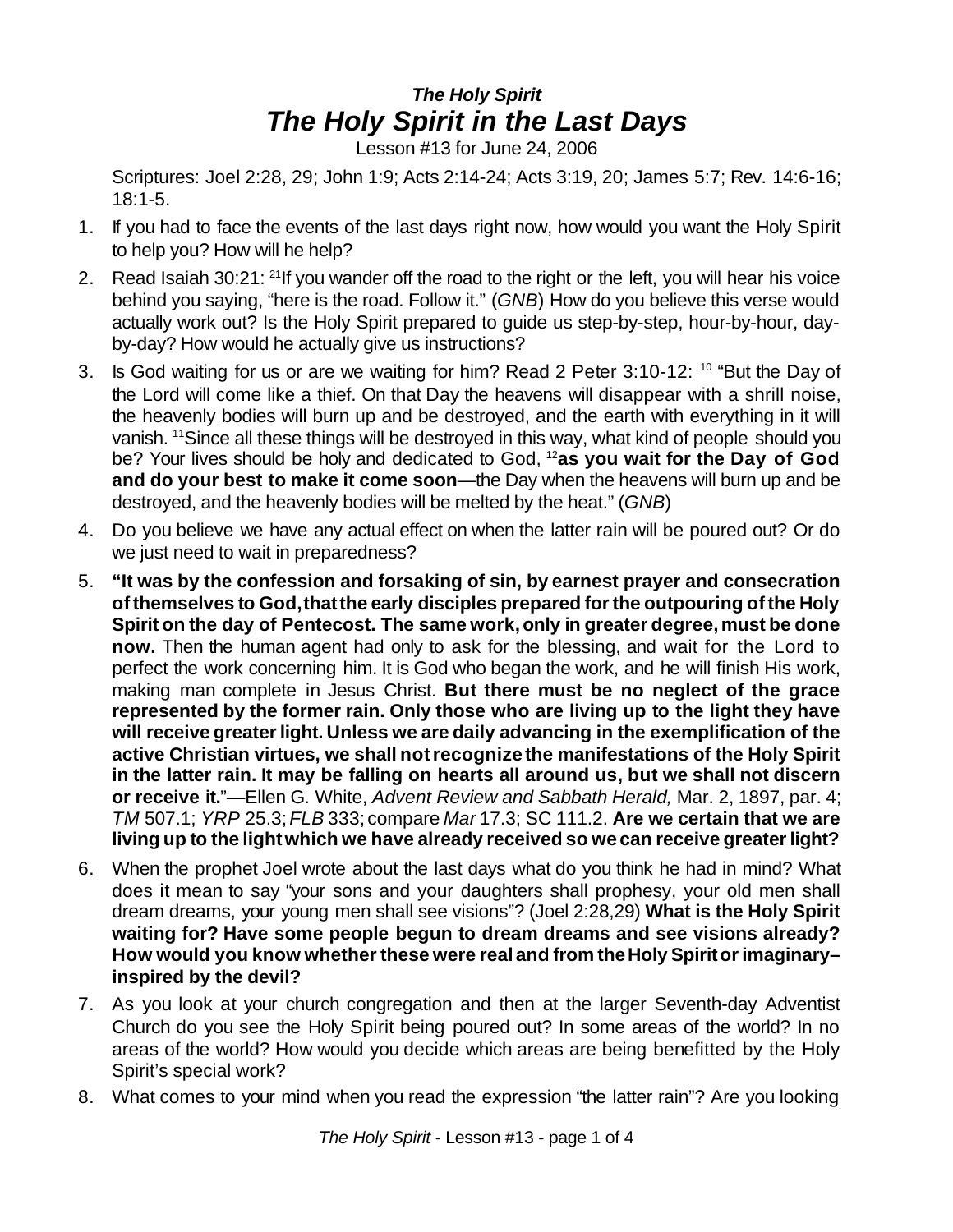for physical manifestations? A spiritual renewal?

- 9. All through time it seems God has suggested to people that they are living near the end of time! Read Joel 1:15; 2:1 and 1 John 2:18. Was God deceiving these prophets of his? Would he have deceived the beloved John? Or are we all deceived in believing that we might be living in the last days?
- 10. Will we see something like what happened at Pentecost in our day?
- 11. "But near the close of earth's harvest, a special bestowal of spiritual grace is promised to prepare the church for the coming of the Son of man. **This outpouring of the Spirit is likened to the falling of the latter rain; and it is for this added power that Christians are to send their petitions to the Lord of the harvest 'in the time of the latter rain.'** In response, 'the Lord shall make bright clouds, and give them showers of rain.' 'He will cause to come down . . . the rain, the former rain, and the latter rain,' Zechariah 10:1; Joel 2:23." {*AA* 55.1}
- 12. **Do you believe that you have received the early rain? Do you have to receive the early rain before you can receive the latter rain? Are you certain that you could tell if you were receiving either rain from the Holy Spirit at any given time?**
- 13. Read James 5:7,8:<sup>7</sup> "Be patient, then, my brothers and sisters, until the Lord comes. See how patient a farmer is as he waits for his land to produce precious crops. He waits patiently for the autumn and spring rains. <sup>8</sup>You also must be patient. Keep your hopes high, for the day of the Lord's coming is near." (*GNB*) What does this imply about how we should live our Christian lives? Are we supposed to get ready and then just wait? What would that imply? Will we ever be completely ready for the second coming and have to just wait?
- 14. Read Matthew 9:37; 13:30; Revelation 14:15. God seems to be saying through these New Testament authors that there is a large harvest to be brought in, and that there are just a few workers, and that when the harvest time finally comes the weeds will be pulled up first. What do these words mean in terms of actual experiences at the end of this earth's history? **Do you feellike there is a large harvest around where you are? How could you reach out to these people who are ready and waiting to receive the latter rain?**
- 15. Why does the Holy Spirit urge us to pray for the latter rain? Are we supposed to pray in general for the "latter rain"? Or should we be praying for specific things to happen which we expect to see during the latter rain?
- 16. Read Acts 3:19,20. **Do our sins need to be "blotted out" before "the times up refreshing"cancome?Whatwould thatmean?Do both oftheseevents–the"blotting out" and the "times of refreshing"–need to precede the second coming? Does this mean that the righteous at the end of time would live sinless lives?**
- 17. **Do you see these kinds of things happening in your church? "Hundreds and thousands were seen visiting families and opening before them the word of God. Hearts were convicted by the power of the Holy Spirit, and a spirit of genuine conversionwasmanifest.On every side doors werethrownopento theproclamation of the truth.** The world seemed to be lightened with the heavenly influence."—Ellen G. White, *Testimonies,* vol. 9, p. 126. See also *The Great Controversy,* pp. 464, 611, 612 by Ellen G. White.

**"Many . . . will be seen hurrying hither and thither, constrained by the Spirit of God to bring the light to others. The truth, the Word of God, is as a fire in their bones,**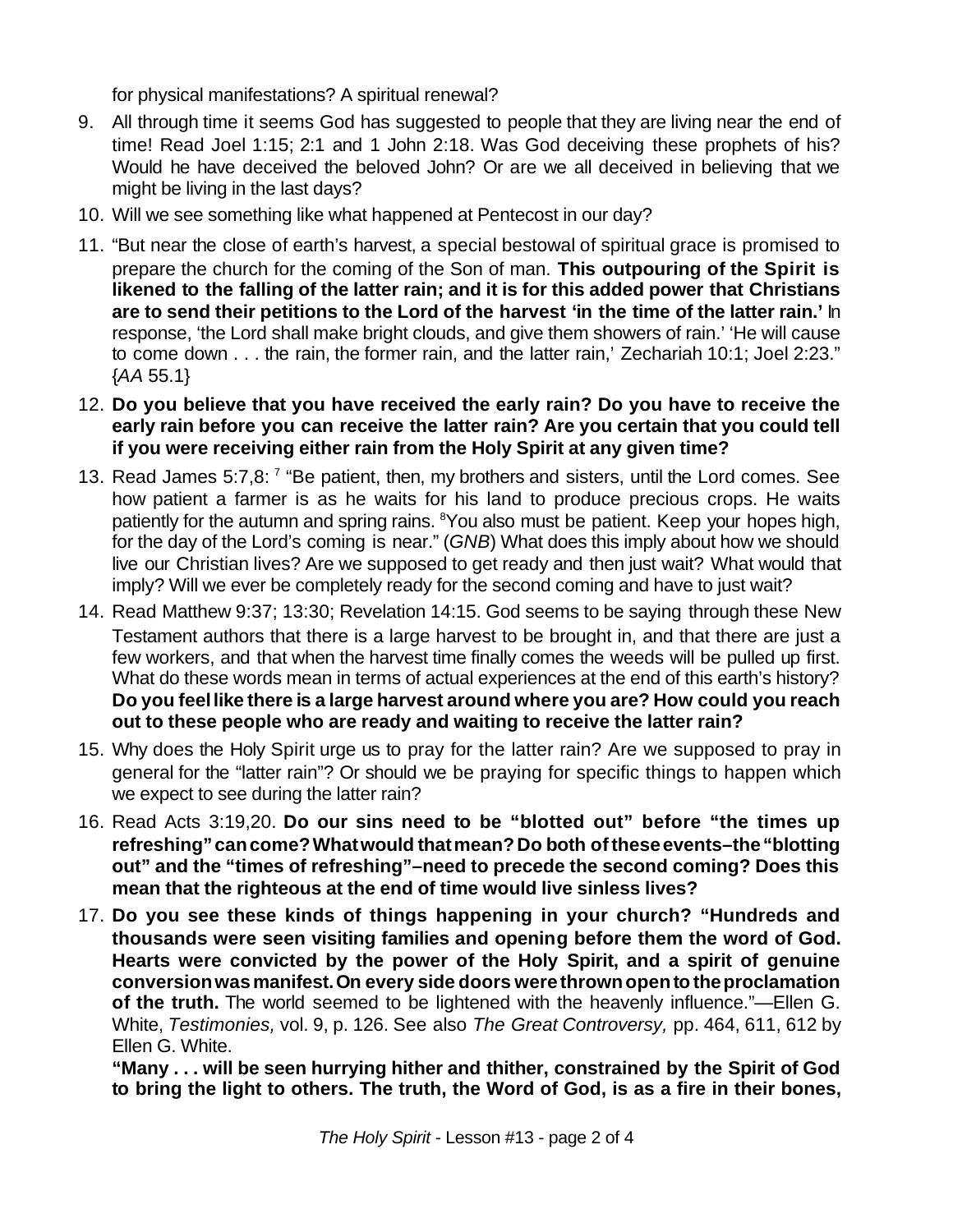**filling them with a burning desire to enlighten those who sit in darkness.** Many, even among the uneducated, now proclaim the words of the Lord. Children are impelled by the Spirit to go forth and declare the message from heaven. The Spirit is poured out upon all who will yield to its promptings, and, casting off all man's machinery, his binding rules and cautious methods, they will declare the truth with the might of the Spirit's power. Multitudes will receive the faith and join the armies of the Lord."—Ellen G. White, *Review and Herald, July 23, 1895; Evangelism,* p. 700. **Would you be willing to participate in these kinds of activities? Are you doing so now? Are there new ways of doing this via the internet and television etc. that Ellen White did not know about?**

- 18. Do you believe that the latter rain will involve, in one way or another, the entire world? Will the whole world receive some knowledge of the truth before the close of probation? How do you foresee this happening? Will those who proclaim the loud cry of the second angel in Revelation 18 all be Seventh-day Adventists? Why? Or why not?
- 19. What evidences do you see in the churches in the world that "Babylon has fallen"? **Could Babylon affect a portion of the Adventist church as well? Are God's true people all in the Adventist communion?**
- 20. **"We must not wait for the latter rain. It is coming upon all who will recognize and appropriate the dew and showers of grace that fall upon us.When we gather up the fragments of light, when we appreciate the sure mercies of God, who loves to have us trust Him, then every promise will be fulfilled."**—Ellen G. White Comments, *The SDA Bible Commentary,* vol. 7, p. 984.
- 21. What would Ellen White say to us in our day? What are the best opportunities we have for sharing our faith?
- 22. What will be the main thrust of the "Latter Rain"? When the Holy Spirit is poured out, what will be different? Are we currently lacking knowledge or information? What are we missing? What would it take to bring the latter rain down on us?
- **23. Does the Seventh-dayAdventistChurchneednewdoctrinesoranewunderstanding of something before it is ready for the latter rain? Is the latter rain being delayed because we are ignorant, or because we are notready to be used by the Holy Spirit? If not, why not?**
- 24. **Could you be intellectually honest and guided by the Holy Spirit and leave the Seventh-day Adventist Church? Will the Seventh-day Adventist Church be the one church that survives the final events? What will happen when itis against the law to worship on the true Sabbath? Could our church, as it now is with its current teachings, exist through the final events of earth's history? If the church organization is calling for us to do "illegal" things (i.e., keeping the Sabbath) will it survive?**
- 25. Does our church have all the correct doctrines and teachings at the present time? What do we mean when we use the expression "present truth"? Will there be new truth to accept in the future? Are we ready to accept new truth? What happened in 1888?
- 26. If the Seventh-day Adventist Church became illegal or fell apart, would you join another church or spiritual fellowship? Would the Holy Spirit ever lead us to do such a thing?
- 27. Will the Seventh-day Adventist Church as an organization survive until the second coming? Will all organized religion at that time be a part of Babylon? Could a remnant of the